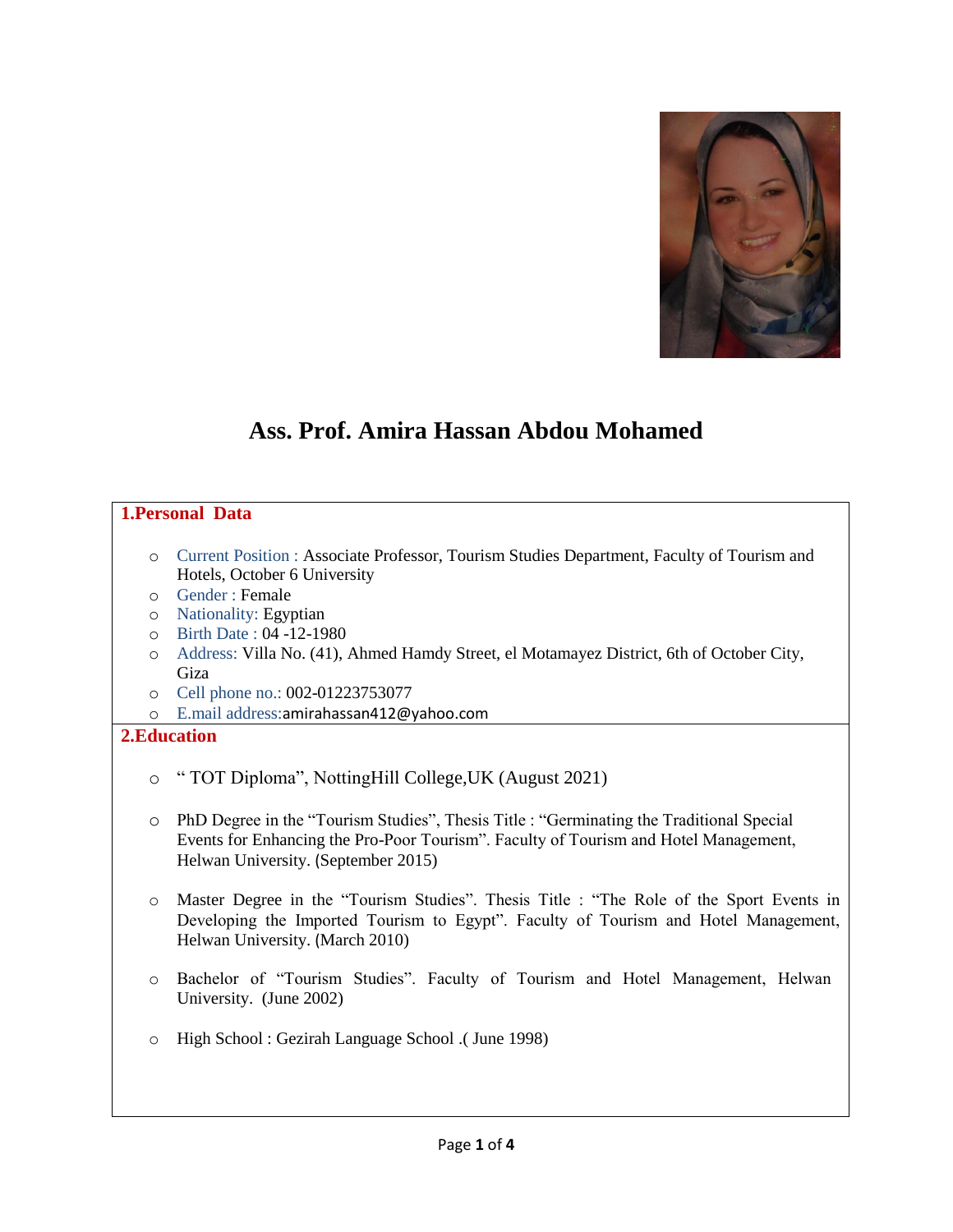## **3.Professional Positions**

- o Deputy Assistant Security General for Tourism, AFRO-ASIAN UNION FOR TOURISM, CRAFTS, RESEARCH & E-COMMERCE (AFASU), sSeptember 2021 - current
- o Member of the Faculty of Tourism & Hotels , October 6 University council (2021-2022)
- o Supervisor of the Faculty Official Website, Faculty of Tourism & Hotels , October 6 University (2016 –current)
- o Vice president of the "E-learning and Community Service" committee , Faculty of Tourism & Hotels , October 6 University(2016 –current)
- o Responsible of Education and Learning Standard Quality Unit, Faculty of Tourism & Hotels , October 6 University (2018 –current)
- o Member of the "Post Graduate Committee" , Faculty of Tourism & Hotels , October 6 University (2020 –2021)
- o Member of the " Society and Environmental affairs", Faculty of Tourism & Hotels , October 6 University (2018 –current)
- o Member of the "International Cultural Affairs Committee", Faculty of Tourism & Hotels , October 6 University(2020- current)
- $\circ$  Member of the Egyptian Society of Scientific Experts on Tourism, Faculty of Tourism & Hotels , October 6 University (2015-current)
- o Member of the Faculty "Quality Unit" Faculty of Tourism & Hotels , October 6 University, (2014 –2017)
- o Member of the "Central Sustainability Unit", International Strategies and Cultural Relations Sector, October 6 University(2018 –current)
- o Member of the University Ranking Central Committee, Faculty of Tourism & Hotels , October 6 University(2018 –2021)
- o Member of the "Crises Management Committee" of the Faculty of Tourism & Hotels , October 6 University(2012 –2017)

#### **4.Research 4.1.Publications**

- 1) Marketing the Pro-Poor Tourism as a Mean of Promoting Tourism in Crises Time (Case Study: Nubia, Egypt), International Journal on Recent Trends in Business and Tourism (2017)
- 2) Digital Heritage Applications and its Impact on Cultural Tourism Journal of Association of Arab Universities for Tourism and Hospitality(2017)
- 3) Enhancing the Pro-poor Tourism through Traditional Special Events. Egyptian Journal of Tourism Studies. (2017)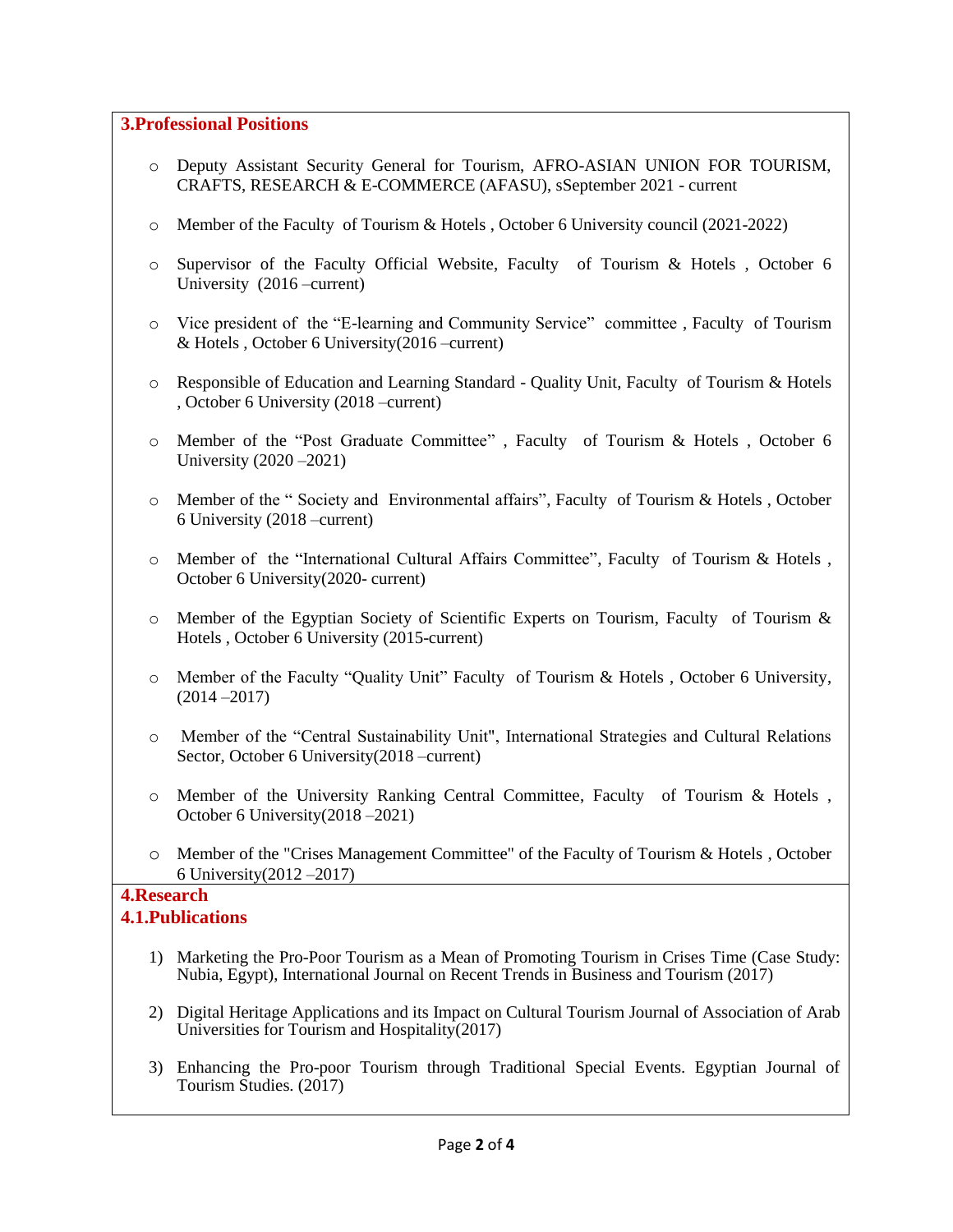- 4) The Role of Traditional Crafts" Centres in Maintaining Heritage and its Impact on Promoting Tourism (Case Study: Al-Foustat Traditional Crafts Centre – Cairo, Egypt), International Journal of Advanced Science and Technology (IJAST)(2018)
- 5) The Impact of Re-engineering Process in Human Resources Development, Applied to Travel Companies in Egypt, Journal of Association of Arab Universities for Tourism and Hospitality(2018)
- 6) Sustainable Management for Natural Heritage in Egypt Case Study: Wadi Al-Hitan Protectorate as a Tourist Site), International Business Management (IBM)(2020)
- 7) Green Transportation as a Tourist Attraction ,Compared Study between "Egypt" and "China", International Journal of Mechanical and Production Engineering Research and Development (IJMPERD)(2020)
- 8) "Applying Virtual Reality to developing customer services in Hospitality Industry", Seyouf Conference, Alexandria, Egypt.( 2011)

## **4.2.Academic Presentations**

Visitor staff member at "Budapest Business School", Budapest, Hungary, (April, 2018). Erasmus+ Mobility Agreement (Teaching Lectures for Undergraduate, Masters and PhD Stage) .

### **5.Academic Services**

- $\circ$  Member of Steering Committee for organizing the faculty international conference & Egyptian Cultural Week (Thailand, 2018)
- o Member of Steering Committee for organizing the faculty conference entitled "Tourism Development Obstacles, Crises a Threat to Development and Progress", October 6 University, Luxor & Aswan, Egypt. (March, 2016)
- Member of Steering Committee for organizing the faculty international conference entitled "Therapeutic" and Curative Tourism", October 6 University, Hurghada, Egypt.( November, 2014)
- Member of Steering Committee for organizing the faculty international conference entitled "Challenges" of Regional and Market Integration for Tourist Destinations", October 6 University, Cairo, Egypt. (October,2005)

#### **6.Teaching and Programs**

#### *Teaching the following programs:*

- o Cultural Heritage
- o Sustainable Tourism and Environment
- o Human Resources in Tourism Industry
- o Tourism Development
- o Negotiation & Communication Skills
- o Tourist Resorts Management